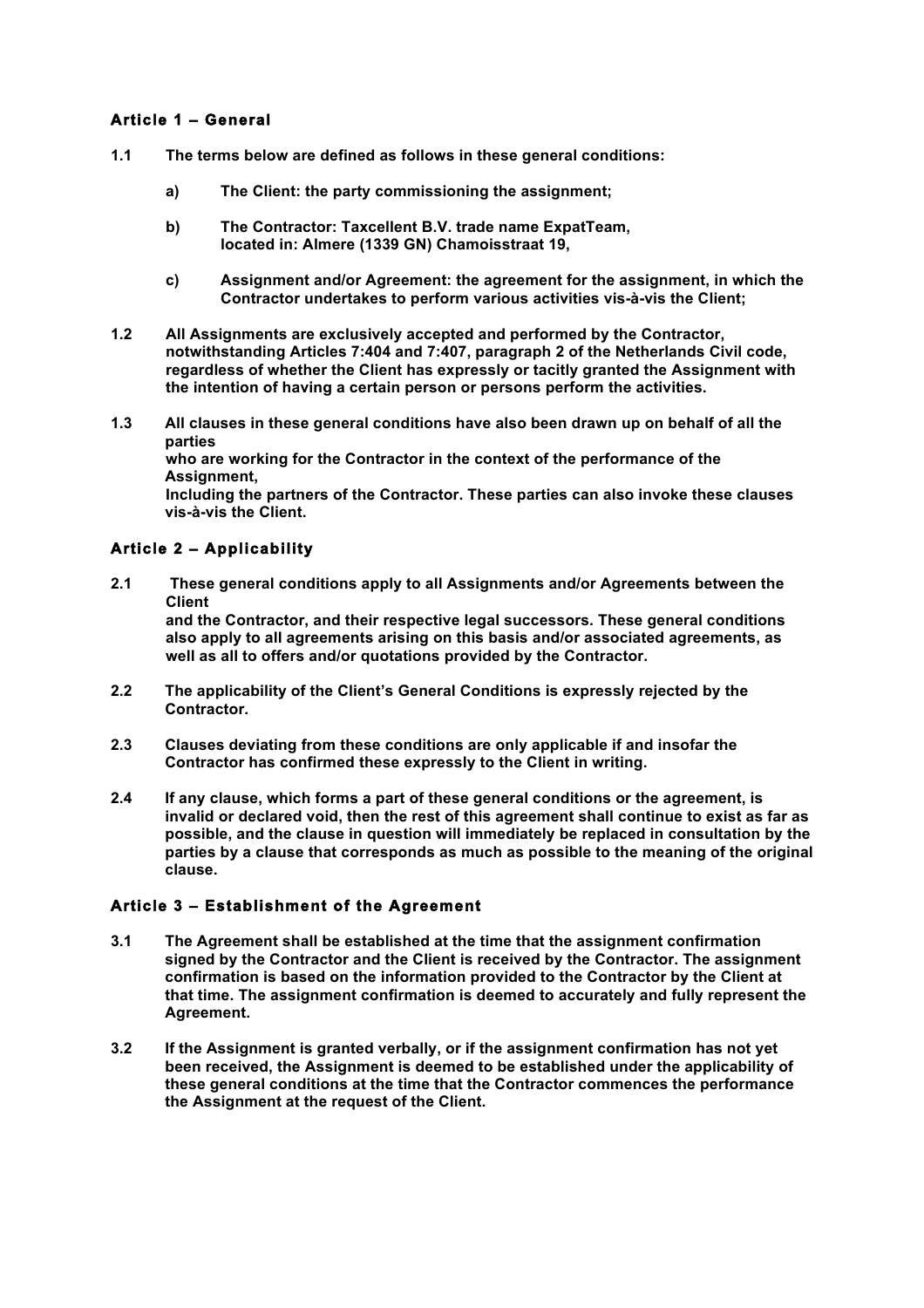#### **Article 4 - Data and information**

- **4.1 The Client is obligated to provide all the data and information requested by the Contractor, as well as the data and information that the Client can reasonably know that the Contractor needs for the correct performance of the Assignment, a) on time, b) in the form desired by the Contractor and c) in the way desired by the Contractor.**
- **4.2 The Client guarantees the accuracy, completeness, reliability and legitimacy of the data and information provided to the Contractor by the Client or on the Client's behalf, also if this data and information have been provided through a third party or originate from a third party, unless the nature of the Assignment provides otherwise.**
- **4.3 The Client is obliged to immediately inform the Contractor with respect to facts or circumstances that could be important in connection with the performance of the Assignment.**
- **4.4 The Contractor has the right to suspend the performance of the Assignment until the time that the Client has fulfilled the obligations referred to in the first, second and third paragraphs.**
- **4.5 Extra costs, extra hours, and other damages that arise for the Contractor because the Client has not fulfilled the obligations referred to in the first, second and third paragraphs, are for the expense and risk of the Client.**
- **4.6 At the first request of the Client, the Contractor shall return the original documents provided by the Client.**
- **4.7 The Client is responsible for correct compliance with the applicable legislation and regulations with regard to the protection of personal data, including the personal data provided and made available to the Contractor concerning the Client's staff members, clients or third parties, also if this data originates from third parties or is provided by third parties at the Client's request. The Contractor cannot be sued in connection with the noncompliance or incorrect compliance by the Client.**

#### **Article 5 - Performance of the Assignment**

- **5.1 The Contractor shall determine the way and by which person(s) the Assignment is performed, yet he/she shall take into account as far as possible the wishes expressed by the Client. If, in the performance of the Assignment, the Contractor wishes to engage third parties at the expense of the Client, he/she may only do this with the Client's approval.**
- **5.2 The Contractor shall perform the activities to the best of his/her ability and as a professional acting with due care; however, the Contractor also cannot guarantee that any desired result shall be achieved.**
- **5.3 The Assignment will be performed with due observance of the applicable professional and other regulations required by or in accordance with the law. The Client shall provide full cooperation at all times with the obligations that arise for the Contractor on this basis.**
- **5.4 The Client acknowledges, on the basis of the Act on Prevention of Money Laundering and Financing of Terrorism (***Wet ter voorkoming van witwassen en financieren van terrorisme* **– Wwft) the Contractor:**

**a) May be required to conduct an investigation into the identity of the Client and/or the customer;**

**b) May be required to report certain transactions to the authorities appointed by the government for that purpose.**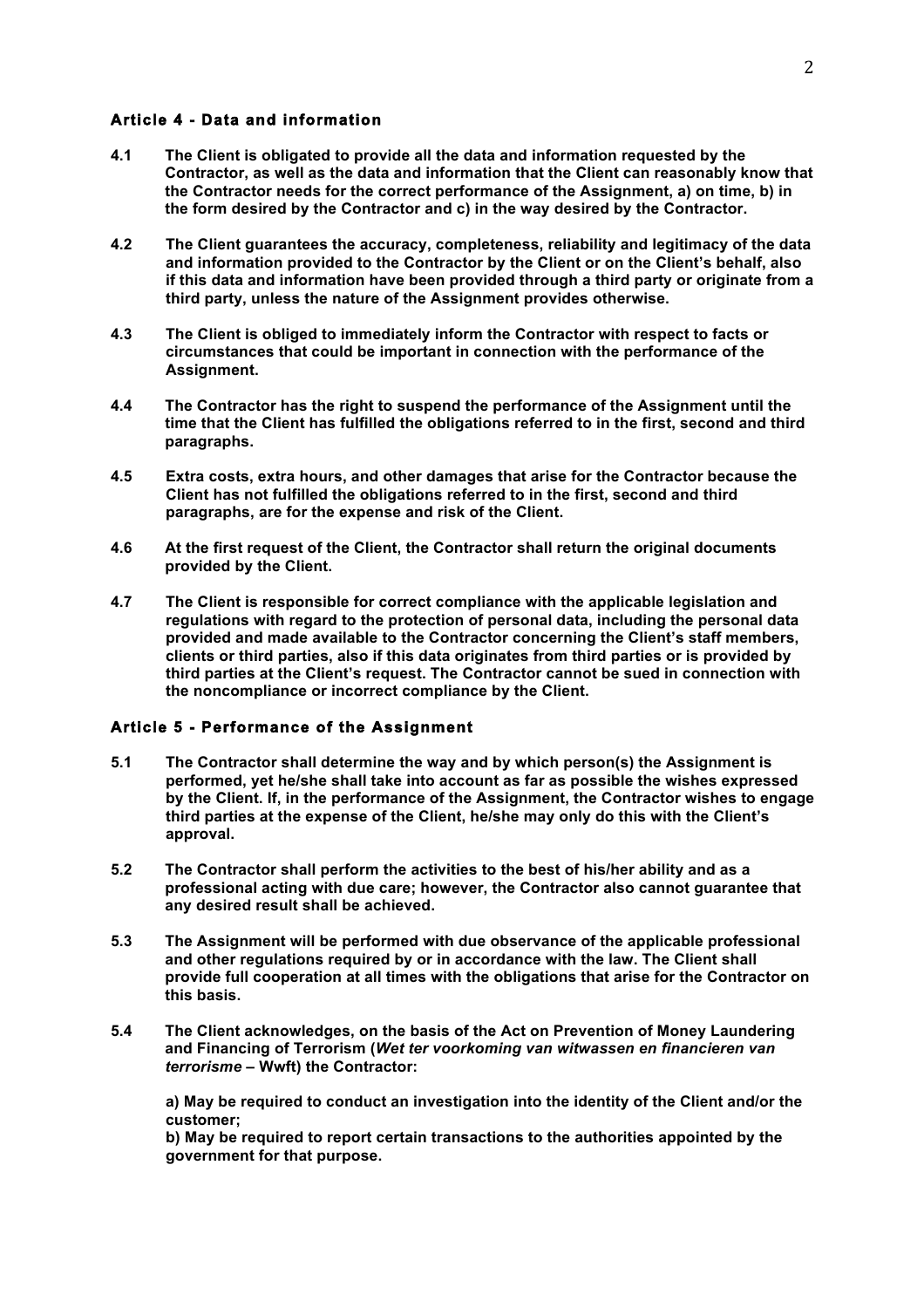- **5.5 Professional and other regulations include, in any case, the Professional Practice Regulations and the Special Code of Conduct of the Dutch Association of Tax Advisers (***Reglement Beroepsuitoefening en de Bijzondere Gedragscode van De Nederlandse Orde van Belastingadvisers* **- NOB).**
- **5.6 The Contractor excludes any liability whatsoever for damages arising as a result of the Contractor's compliance with legislation and professional and other regulations applicable to him/her.**
- **5.7 For the Assignment, the Contractor shall maintain a work file containing copies of the relevant documents, which is the property of the Contractor.**
- **5.8 During the performance of the Assignment, the Client and the Contractor, at the request of one of the parties, shall be able communicate with each other by electronic mail. The Client and the Contractor are vis-à-vis each other not liable for any damages that arise from use of electronic mail. Both the Client and the Contractor shall do that which can reasonably be expected to prevent risks, such as spreading viruses and distortion.**
- **5.9 In the case of doubt concerning the content and/or sending of electronic mail, the data extracts from the Contractor's computer systems shall prevail.**

### **Article 6 –Terms**

- **6.1 The terms during which activities must be completed are only considered final deadlines if this is agreed in writing.**
- **6.2 If the Client owes an advance payment or if the Client must provide the necessary data and information for the performance of the Assignment, then the period during which the activities should be completed shall not commence before the payment in full has been received by Contractor, or before all of the data and information has been provided to the Contractor.**
- **6.3 Unless it has been established that performance thereof remains impossible, the Agreement may not be terminated by the Client because the deadline is not met, before the Client, after the expiry of the agreed term, has given the Contractor notice of reasonable term to perform the Assignment (in full) as yet, and the Contractor still does not perform the Assignment at all or within the term provided.**

### **Article 7 – Termination**

- **7.1 The Agreement is concluded for an indefinite period, unless, due to the content, nature or purport of the Assignment granted, it is clear that the Assignment has been concluded for a fixed term.**
- **7.2 The Client and the Contractor may terminate the Agreement at any time (in the interim) with due observance of a reasonable period of notice, unless the termination or the termination in such a period is contrary to the principles of reasonableness and fairness. The termination must be communicated to the other party in writing.**
- **7.3 The Agreement may be terminated by either the Contractor or the Client (in the interim) by means of registered post, without due observance of a period of notice, if the other party is not able to pay its debts or if an official receiver, administrator or liquidator is appointed; if the other party undergoes debt restructuring; if the other party ceases its activities for any other reason; if one party considers it reasonably plausible that one of the abovementioned circumstances will arise for the other party; or if a situation arises that justifies the immediate termination in the interest of the terminating party.**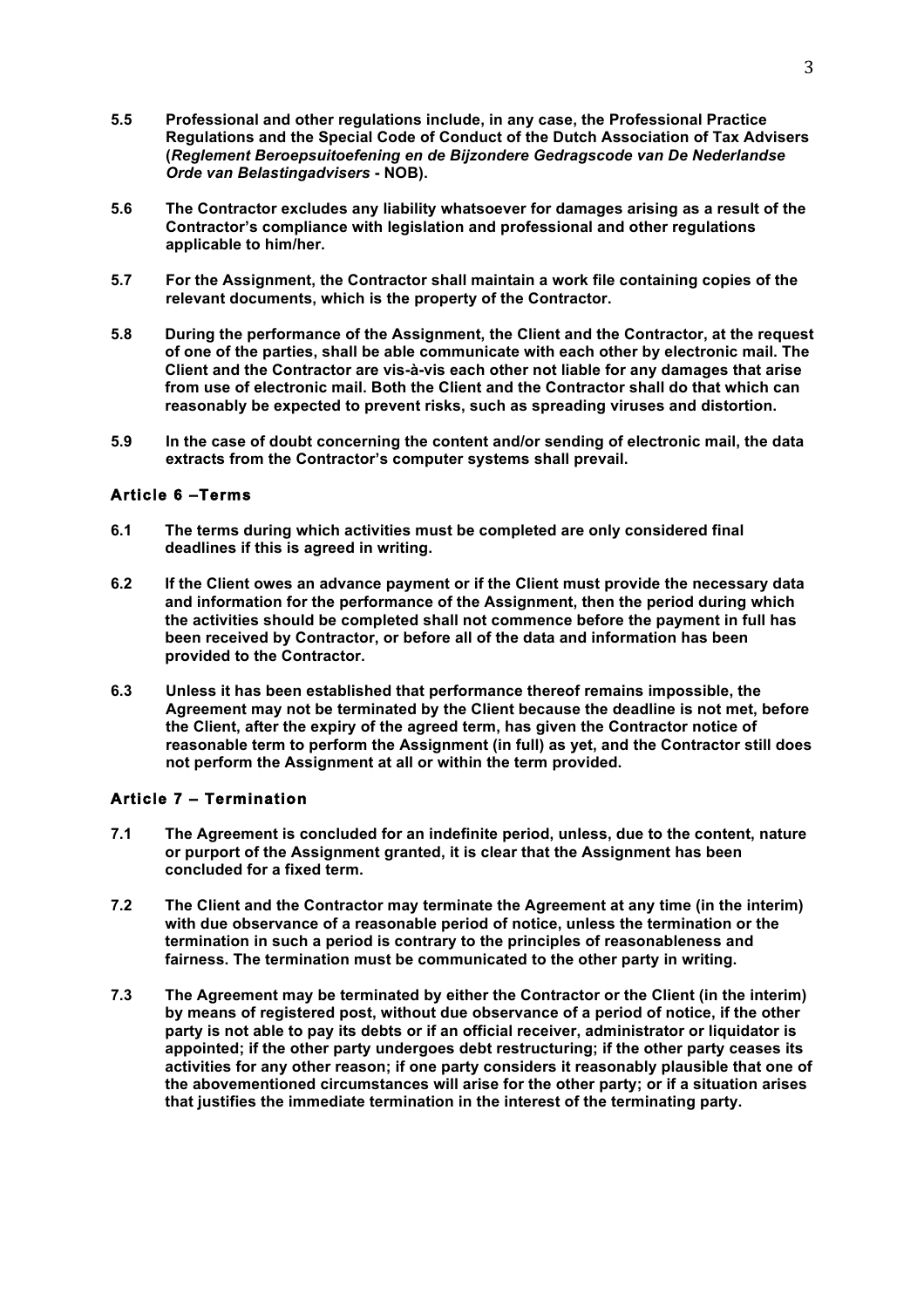- **7.4 In all cases of interim or other termination, the Contractor retains the right to payment of the fee notes for all of the activities performed by the Contractor that point in time, which will be made available to the Client, subject to the provisional results of the activities performed until then.**
- **7.5 If the Client decides on interim or other termination, the Contractor has a right to compensation for capacity utilization loss, which has arisen for and which can be demonstrated by the Contractor, as well as for reasonable additional costs that were or will be incurred by the Contractor as a result of the early termination of the Agreement (such as costs relating to possible subcontracting), unless there are facts and circumstances that are the basis for the termination and which can be attributed to the Contractor.**
- **7.6 If the Contractor decides on interim or other termination, the Client has a right to cooperation from the Contractor for the transfer of activities to third parties, unless there are facts and circumstances that are the basis for termination which can be attributed to the Client.**
- **7.7 Insofar as the transfer of the activities for the Contractor is accompanied by extra costs, these will be charged to the Client.**
- **7.8 Upon termination of the Agreement, each of the parties shall immediately return to the other party all goods, items and documents in their possession that belong to the other party.**

### **Article 8 - Intellectual property rights**

- **8.1 All rights concerning products of the mind that the Contractor develops or uses in the performance of the assignment, also including recommendations, working methods model or other contracts, systems, system designs and computer programs, belong to the Contractor, insofar as they do not already belong to third parties.**
- **8.2 Except for with the express written advance permission of the Contractor, the Client is not permitted to reproduce, make public or exploit products of the mind or the recording thereof on data carriers, including together with or through the engagement of third parties, without prejudice to the provisions of Article 9.3.**

# **Article 9 – Confidentiality**

- **9.1 The Contractor is required to maintain confidentiality with respect to the data and information provided by or on behalf of the Client with respect to third parties that are not involved with the performance of the assignment. This obligation does not apply insofar the Contractor is subject to a statutory or professional duty that dictates disclosure of the information, including the obligations arising from the Act on Prevention of Money Laundering and Financing of Terrorism and other national or international regulations of a similar meaning, or insofar as the Client has released the Contractor from the duty of confidentiality.**
- **9.2 The first paragraph does not prevent confidential consultation between colleagues within the Contractor's organization, insofar as the Contractor considers this necessary for the proper performance of the assignment or for proper fulfillment of a statutory or professional duty of disclosure.**
- **9.3 If the Contractor represents him/herself in a disciplinary, civil, arbitration, administrative or criminal procedure, he Contractor has the right to use the data and information which he/she came to know in the performance of the assignment insofar as this data and information could be of importance in his/her reasonable opinion.**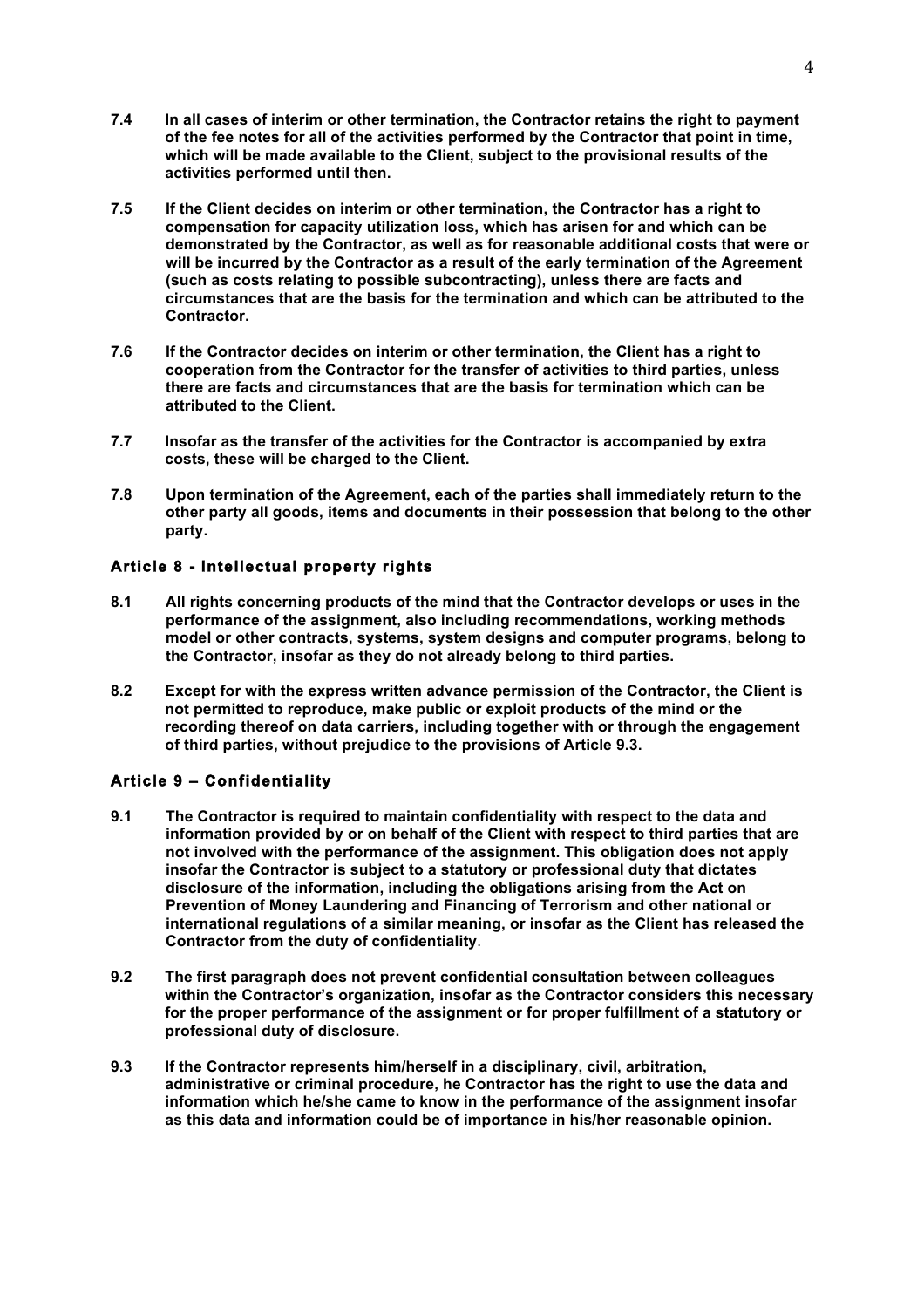- **9.4 Except for with the express advance written permission of the Contractor, the Client is not permitted to disclose the content of the recommendations, opinions or other written or unwritten communications of the Contractor or to make them available in any other way to third parties, except for if this arises directly from the Agreement, if this takes place to obtain an expert opinion concerning the relevant activities of the Contractor, if the Client is subject to a statutory or professional duty of disclosure, or if the Client represents him/herself in a disciplinary, civil, arbitration, administrative or criminal procedure.**
- **9.5 The Contractor has the right to state the name of the Client and the main points of the activities performed to commercial and other business associates of the Contractor to indicate the Client's experience.**

### **Article 10 – Personal data**

- **10.1 In the context of an assignment granted by the Client to the Contractor or in the context of fulfilling statutory obligations that the Contractor is subject to, the Contractor may process the personal data concerning the Client and/or persons associated with or employed by/for the Client.**
- **10.2 The Contractor may process personal data in connection with optimizing the Contractor's services to the Client and in connection with the ability to approach the Client and/or persons employed by/for the Client with information and services of the Contractor and third parties.**
- **10.3 The processing of personal data by the Contractor in the context of the activities as referred to in the first and second paragraphs shall take place in accordance with the applicable legislation and regulations concerning the protection of personal data.**

### **Article 11 – Fee**

- **11.1 The Client shall owe the Contractor a fee and an allowance for costs incurred in accordance with the Contractor's normal rates, calculation methods and working methods.**
- **11.2 The Contractor has the right to request an advance payment from the Client.**
- **11.3 If, after the establishment of the Agreement, but before the Assignment has been completed in full, factors affecting the rate such as wages and/or prices undergo a change, the Contractor has the right to adjust the rate agreed earlier in accordance with the situation.**
- **11.4 The rates do not include VAT or other taxes imposed by the authorities.**

### **Article 12 – Payment**

- **12.1 Payment must take place without any deductions, discount or set-off, in Dutch currency, by means of deposit or transfer to the bank account indicated on the invoice, within 14 days after the invoice date. The day of payment is the day that the amount owed is credited to the Contractor's bank account. Objections to the level of the invoice do not suspend the Client's payment obligation.**
- **12.2 If the Client has not paid within the term stated in the first paragraph, or within another term agreed by the parties, the Client is in default by operation of law and the Contractor has the right to charge statutory interest from that point in time.**
- **12.3 If the Client has not paid within the term stated in the first paragraph, the Client is obliged to pay all the out-of-court and court collection and other costs incurred by the Contractor, also insofar as these costs surpass any court order for costs, unless the Contractor, as the losing party, is ordered to pay the costs.**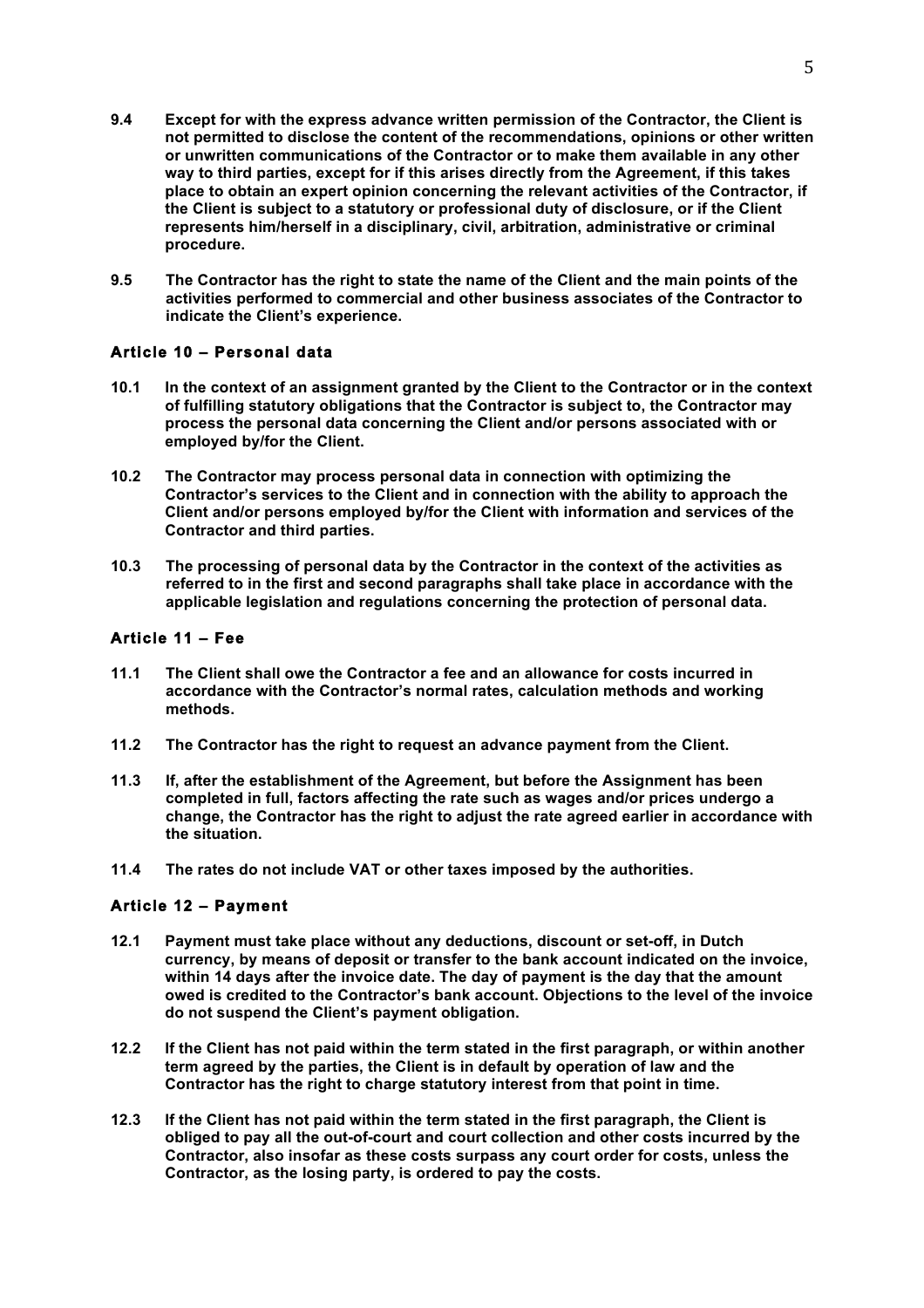- **12.4 In the case of a jointly granted Assignment, insofar as the Assignment is performed on behalf of the joint Clients, the Clients are jointly and severally liable for the payment of the invoice amount, the interest owed and the costs.**
- **12.5 The Contractor reserves the right – also during the performance of an assignment, if the financial position or the payment behavior of the Client gives reason for this in the Contractor's opinion – to demand a full or partial advance payment from the Client and/or to demand that security be provided, and in the absence of this, the Contractor has the right to suspend the fulfillment of his/her obligations.**

### **Article 13 – Complaints**

- **13.1 At the risk of forfeiting all rights, a complaint relating to the activities performed or to the invoice amount must be communicated to the Contractor in writing within 30 days after the sending date of the documents or information over which the Client is lodging a complaint, or, if the Client demonstrates that he/she was not reasonably able to discover the shortcoming earlier, within 30 days after the discovery of the shortcoming.**
- **13.2 A complaint does not suspend the payment obligation of the Client, except insofar as the Contractor has indicated to the Client that Contractor believes the complaint is justified.**
- **13.3 In the case of a rightfully lodged complaint, the Contractor may choose between adjusting the fee invoiced, improving the activities in question free of charge, performing them again free of charge, or ceasing to perform the Assignment in whole or in part, and repaying a pro rata amount of the fee already paid by the Client.**

### **Article 14 – Liability**

- **14.1 The Contractor is liable vis-à-vis the Client only for any shortcoming in the performance of the assignment insofar as a shortcoming has arisen due to the non-observance of due care and expertise, as a result of which the performance of the assignment cannot be trusted.**
- **14.2 The Contractor's liability for any shortcoming in the performance of the assignment and for any wrongful act caused by the Contractor is limited to three times the amount that the Client, on the basis of the provision in Article 10, has paid as a fee (not including VAT) to the Contractor and/or still owes for the activities to which the losscausing occurrence relates or is associated with, up to a maximum of three hundred thousand euros (€ 300,000).**
- **14.3 The limitation of the liability referred to in the previous paragraph does not apply insofar as the loss or damage is a result of wilful misconduct or gross negligence on the part of the Contractor.**
- **14.4 The Contractor is also not liable for the following:**

**- Any loss or damage arising for the Client or third parties that is the result of incorrect or incomplete data or information provided by the Client to the Contractor or which is otherwise the result of acts or omissions by the Client;**

**- Any loss or damage arising for the Client or third parties that is the result of acts or omissions by auxiliary persons who are engaged by the Client or the Contractor (not including employees of the Contractor), also if these persons are employed at an organization affiliated with the Contractor;**

**- Loss of profits, indirect or consequential damage arising for the Client or third parties.**